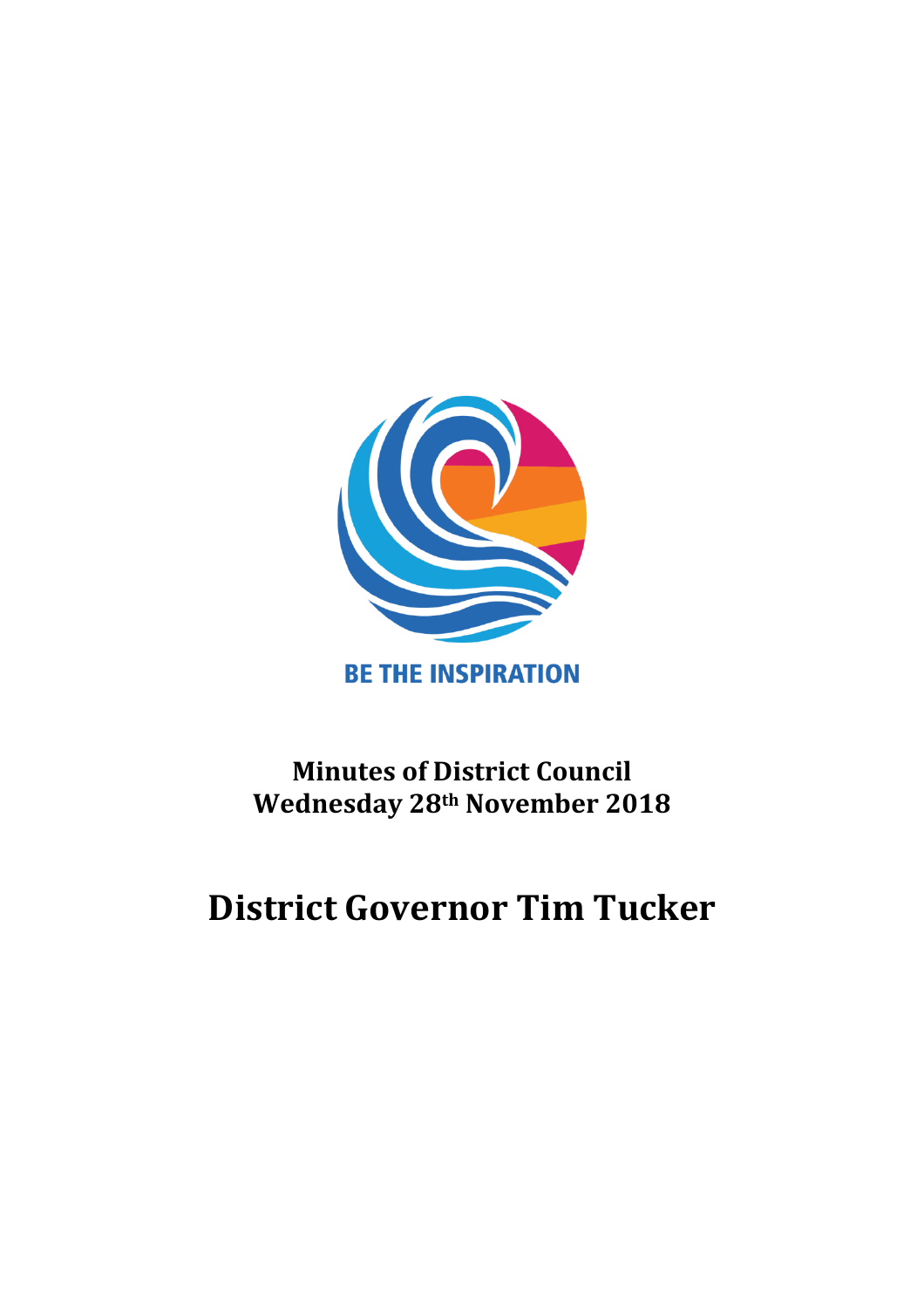#### **Rotary International District 1070 District Council Meeting held at Greetham Valley Golf Club on Wednesday 28th November 2018.**

District Governor Tim Tucker chaired the meeting that was held at the Greetham Valley Golf Club commencing at 7.30pm. SAA Bill Hill opened proceedings.

There were 102 Rotarians present from 46 clubs.

### **C18/19.01 Welcome and Apologies**

DG Tim welcomed everyone to the second District Council of the current Rotary year.

Apologies had been received from:

PDGs: Roger & Linda May, Margaret Taylor, Dan Connan, Simon Kalson, Arthur Platts and Barry Hasdell.

AGs: Steve Howe, Mike Warrington and Alan Armson.

Rotarians: Alan Jukes, Richard Wells, Linda Foster, Edward Lamb and Graham Martin. Clubs: Leicester DM, Welland Valley, Rutland, Wreake Valley and Shepshed.

# **C18/19.02 Act of Remembrance**

All those present stood in remembrance of those Rotarians who had passed to higher service since the previous Council meeting. DG Tim read the names: Malcolm White (Alford & Mablethorpe), Fred Williams (Ashby), Phillip Wilford (Blaby), Terry Watts (Blaby), Sidney Smith (Brackley), David Jones (Hinkley Ambion), Keith Smith (Hinkley Ambion), John Alford (Huntingdon Cromwell), John Dean (Leicester), Michael Kellett (Leicester), Michael Farmer (Loughborough), Douglas Vaughan (Northampton West), Geoff Clubbe (Peterborough), Bill Dalrymple (Peterborough Ortons), James Cawdron (Sleaford Kesteven), Keith Woodger (St Neots), Frank Edwards (Woodhall Spa), Henry Brown (Sleaford), George Wallder (South Holland), Danny Bosworth (Thrapston & Raunds), Hugh Gunn (Blaby), Howard King (Blaby), David Blake (Grantham).

#### **C18/19.03 Minutes of the Previous Meeting**

The minutes of the previous meeting had been circulated to all clubs. A motion to approve the minutes was carried unanimously.

| Proposed: | Peter Berry |
|-----------|-------------|
| Seconded: | Les Aldrich |

The minutes were then signed by DG Tim Tucker.

#### **C18/19.04 Matters Arising**

There were no matters arising other than those on the agenda for this meeting.

#### **C18/19.05 District Governor's Report**

The DG's report had been circulated ahead of the meeting. There were no questions, but DG Tim reminded clubs about Ramsey's collection of foreign coins towards funding polio eradication.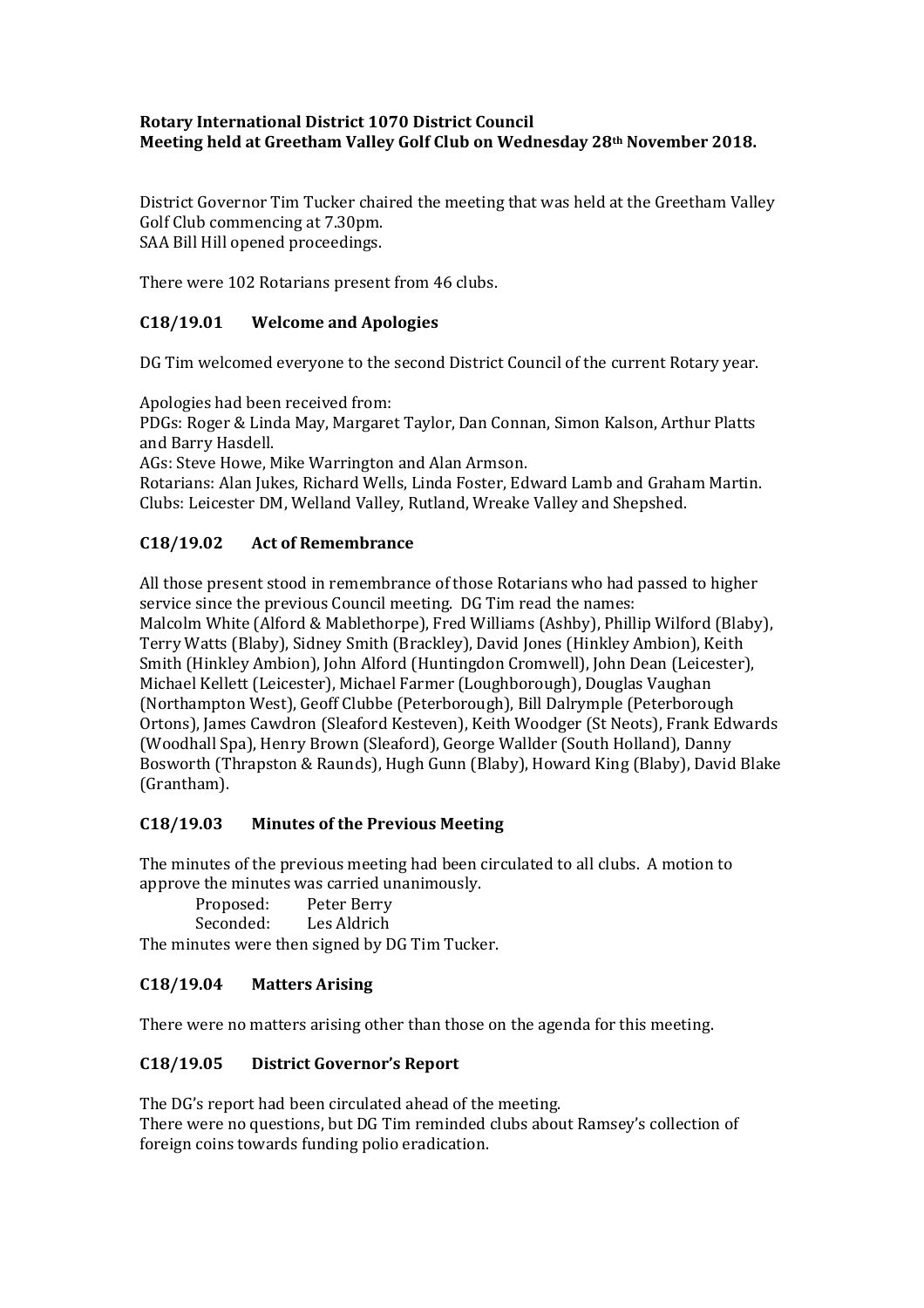### **C18/19.05a District Governor-elect's Report**

The DG's report had been circulated ahead of the meeting.

There were no questions, but DGE Rodney told clubs of the proposal to introduce a reduced fee for early registration for District Conference. This was unanimously approved.

#### **C18/19.06 Secretary's Report**.

The District Secretary's report had been circulated ahead of the meeting. There were no questions.

#### **C18/19.07 District Treasurer's Report**

Both treasurer Steve Chambers and assistant treasurer Eric Lennox submitted reports to this meeting.

Treasurer Steve reported all clubs have now paid their subscriptions for this half-year.

The funding for RYLA in 2018 is being resolved with Ken Billington

Refunds for crocus buttonholes are being paid out.

Steve reminded clubs that his email address in the district officers part of the district membership handbook is incorrect. His correct address is given in his club's section of the handbook. It is steve.chambers@phm-accountants.co.uk.

Assistant treasurer Eric Lennox's report had been circulated ahead of the meeting together with the current balance sheet and income & expenditure statement for 2017- 18. He reported that the accounts have been audited and signed off.

A refund to clubs of £6 per member (as at 1<sup>st</sup> July 2017) based on the surplus from last year has been proposed by the district executive committee. This was approved unanimously by the District Council.

There were no questions of the treasurers.

#### **C18/19.08 Assistant Governors' Reports**

| Area 1 | AG Nanette's report had been circulated ahead of the meeting.<br>Nothing to add, and there were no questions.                                                                     |
|--------|-----------------------------------------------------------------------------------------------------------------------------------------------------------------------------------|
| Area 2 | AG Peter's report had been circulated ahead of the meeting.<br>AG Peter informed the meeting on new Interact clubs at Lindum Lincoln<br>and Grantham.<br>There were no questions. |
| Area 3 | AG Mike's report had been circulated ahead of the meeting.<br>Mike sent his apologies.<br>There were no questions.                                                                |
| Area 4 | AG Gloria's report had been circulated ahead of the meeting.                                                                                                                      |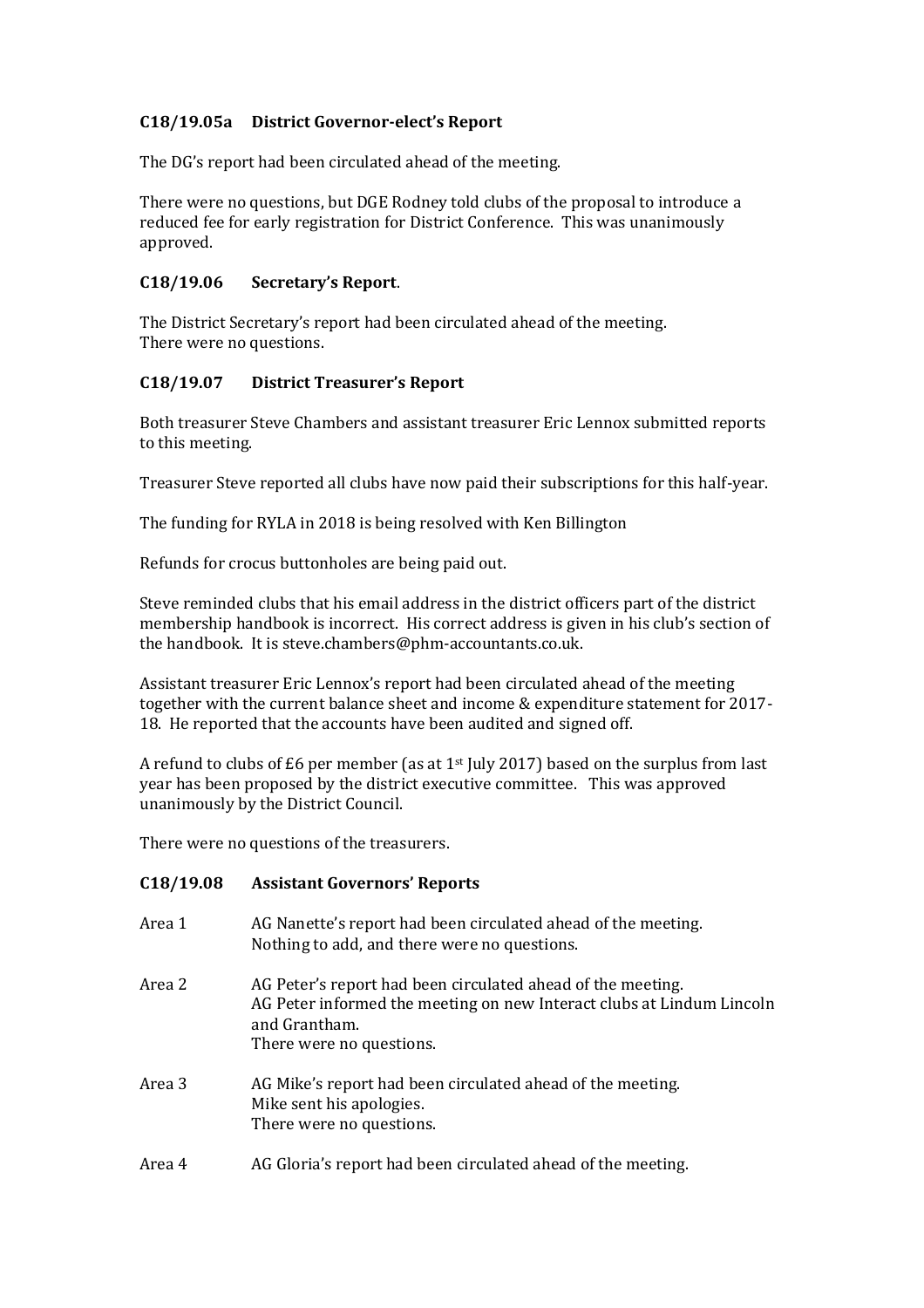|        | Kimbolton have 5 new members in their new satellite group, with 5<br>more in the pipeline.<br>There were no questions.                        |
|--------|-----------------------------------------------------------------------------------------------------------------------------------------------|
| Area 5 | AG Alan's report had been circulated ahead of the meeting.<br>Alan had sent his apologies.<br>There were no questions.                        |
| Area 6 | AG Steve's report had been circulated ahead of the meeting.<br>Steve was not present because of traffic problems.<br>There were no questions. |
| Area 7 | AG Nigel's report had been circulated ahead of the meeting.<br>Nothing to add<br>There were no questions.                                     |
| Area 8 | AG David's report had been circulated ahead of the meeting.<br>Nothing to add, an there were no questions.                                    |
| Area 9 | AG Les's report had been circulated ahead of the meeting.<br>Nothing to add, and there were no questions.                                     |

# **C18/19.09 The Rotary Foundation**

The Rotary Foundation chairman Irvin Metcalf's report had been circulated ahead of the meeting.

Irvin informed the meeting of the success of Lincoln Lindum's Christmas Card initiative. 1250 packs were sold, raising £3,613 profit for End Polio Now.

We have a new Peace Advocate, Les Jones (Grantham Sunrise), who talked about Peace Poles. A new one will be installed shortly in Wyndham Park in Grantham.

There were no questions.

# **C18/19.10 Project Team Leaders' Reports**

#### **Youth Service**

The team leader Alan Jukes' report had been circulated ahead of the meeting. Alan had sent his apologies due to illness. There were no questions.

#### **Rotaract**

The team leader Jim Davies's report had been circulated ahead of the meeting. Jim talked of the "Be the Inspiration" Rotaract event at the RI Institute in Stratfordupon-Avon this past weekend, where our representative Chris Wells was a principal speaker. He has been invited by RI President Barry Rassin to speak the RIBI Convention in Hamburg in 2019.

There were no questions.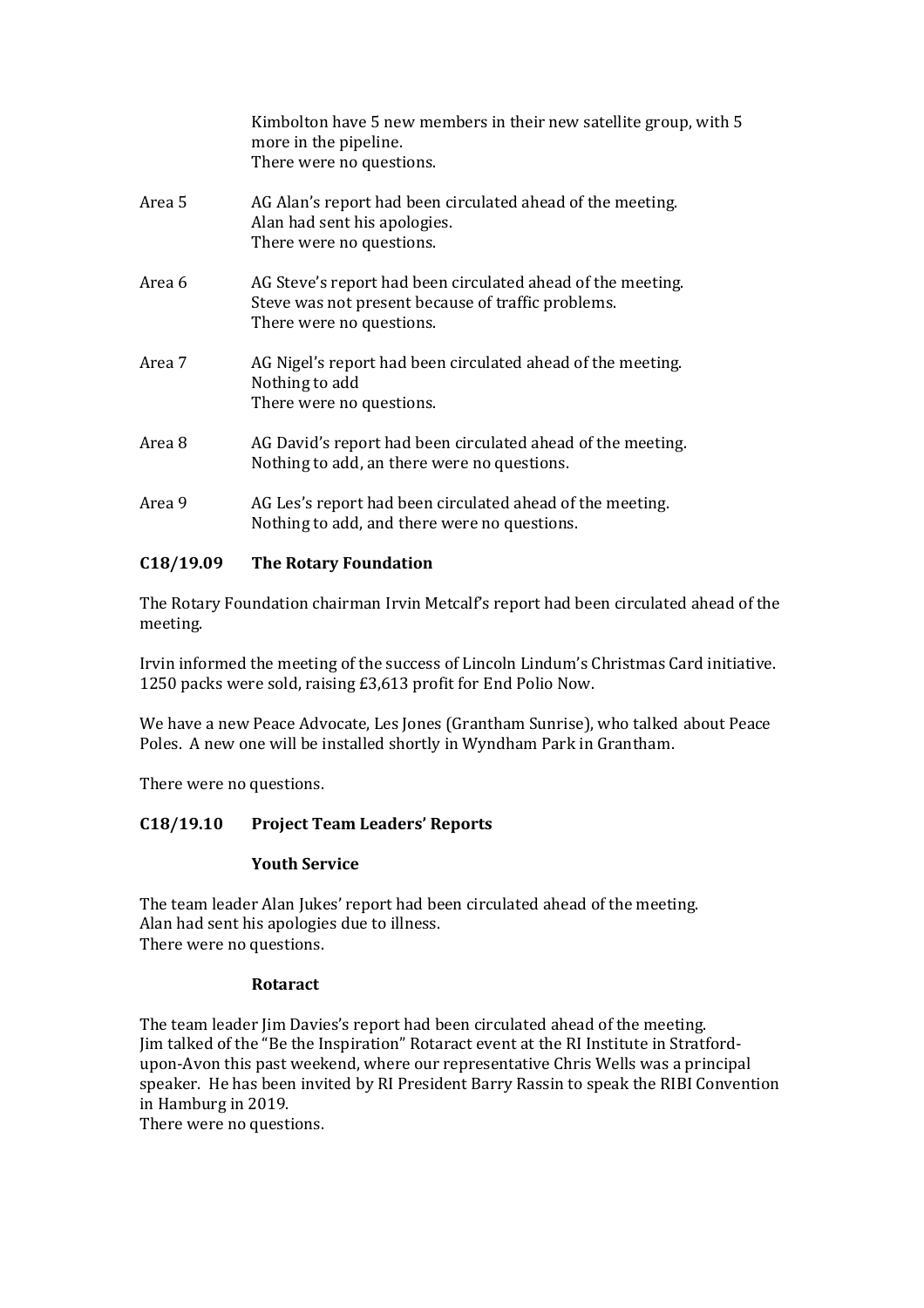#### **Community Service**

Team leader Andrew's report had been circulated ahead of the meeting. Nothing to add. There were no questions.

#### **International Service**

Team leader Joel's report had been circulated ahead of the meeting. Nothing to add. There were no questions.

# **C18/19.11 Support Team Leaders' Reports**

#### **Communications**

Team leader Eddie's report had been circulated ahead of the meeting. Eddie added some points from last week's team meeting: the pilot social media guide will be summarised; social media surgeries are to be developed; a demand for web site training needs to come from clubs; the team is willing to offer support, maybe through area surgeries.

There were no questions.

in March.

#### **Vocational Service**

Team Leader Bill's report had been circulated ahead of the meeting. Nothing to add. There were no questions.

#### **District Conference**

Bill Hill (Conference Manager for 2018) proposed that the accounts for the Llandudno conference in 2018 be accepted. Seconded by Bob McKinlay and approved unanimously.

Bob McKinlay (Conference Manger 2019) – described the on-line registration for the 2019 Southport conference in 2019, to be launched on 10<sup>th</sup> December. Peter Berry will be organising the "Rotary has got talent" event for the Friday evening.

Peter Berry encouraged all members to attend the RI Convention in Hamburg in June 2019.

#### **Leadership Development and Training**

No report had been issued ahead of this meeting. Team leader David Lawrence reported on a successful AG support meeting. 17th November was the date for the Potential District Team Member meeting which encouraged Rotarians to join the district team in various roles. The team is organising the Team Development Seminar in February and Presidents-elect Preparation Seminars